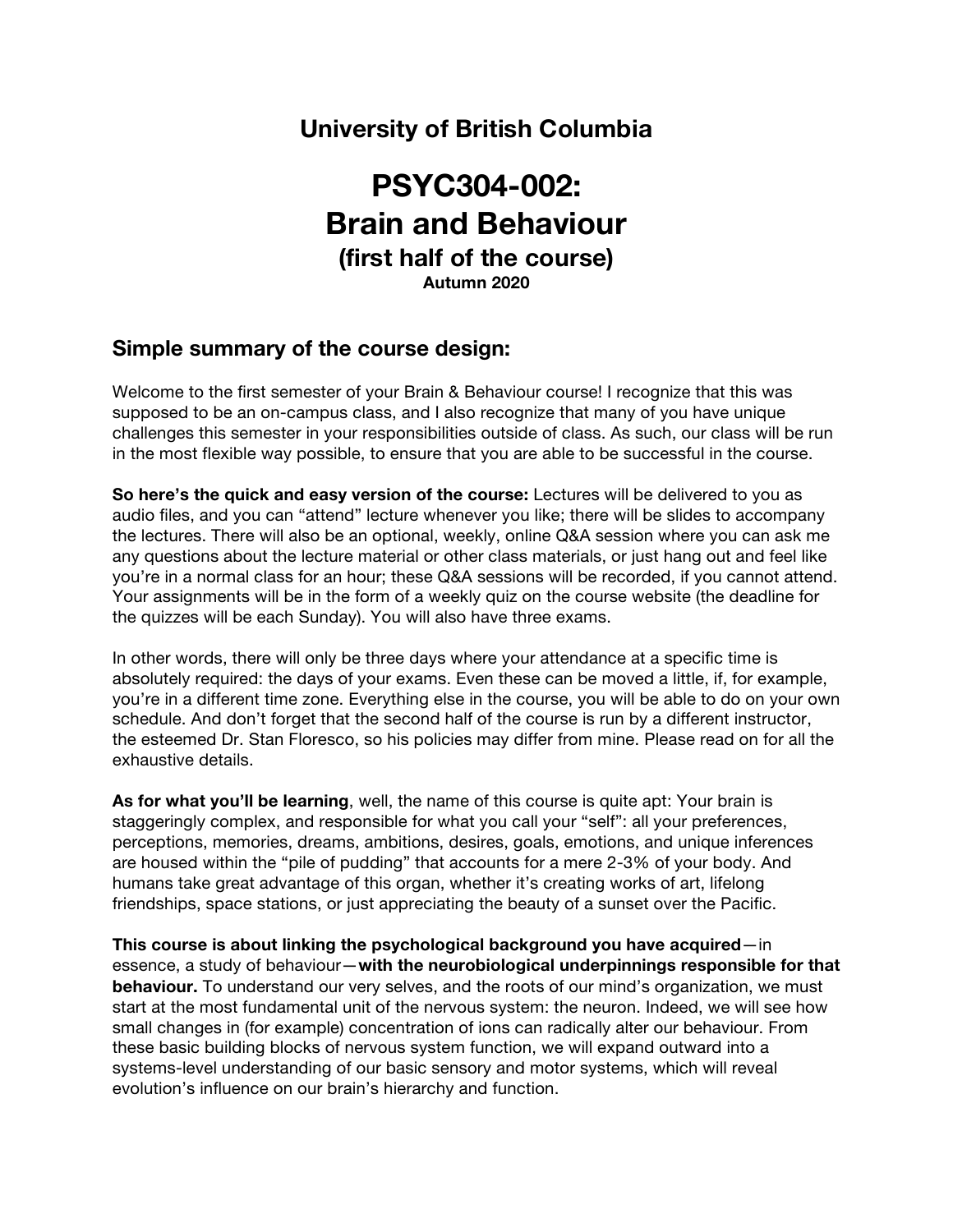| Instructor:             | Dr. Jay Hosking, Department of Psychology<br>jayhosking@psych.ubc.ca<br>I respond to emails seven days a week, but please bear in mind that my<br>email volume is very high. When contacting me, please use your UBC<br>email, and please note which course you are in, i.e. PSYC304-002. |
|-------------------------|-------------------------------------------------------------------------------------------------------------------------------------------------------------------------------------------------------------------------------------------------------------------------------------------|
| TA:                     | Giulio Laino, glaino@psych.ubc.ca<br>Fouziah Khairati, fouziah.khairati@alumni.ubc.ca                                                                                                                                                                                                     |
| <b>Website:</b>         | Canvas: https://canvas.ubc.ca<br>Links to all lectures, slides, and additional readings will be posted here.<br>Messages and announcements will also come through Canvas. Please<br>let me know if you're having any issues with the website!                                             |
| Lectures:               | Asynchronously delivered online as audio files plus slides, via Canvas                                                                                                                                                                                                                    |
| Q&A (optional):         | Every Thursday, 9:30-11:00am via Zoom on Canvas                                                                                                                                                                                                                                           |
| <b>Office hours:</b>    | Held six hours a week; book via https://jayhosking.youcanbook.me                                                                                                                                                                                                                          |
| <b>TA office hours:</b> | Please email Giulio or Fouziah for availability!                                                                                                                                                                                                                                          |
| Textbook:               | Breedlove and Watson's Behavioural Neuroscience, Ninth Edition.<br>Recommended, not required for the first semester; required for the<br>second semester. The previous edition is also perfectly fine.                                                                                    |

### **Grades breakdown:**

| Weekly quizzes:                     | 10%   |
|-------------------------------------|-------|
| Exam 1 (midterm):                   | 13%   |
| Exam 2 (midterm):                   | 13.5% |
| Exam 3 ("final" of first semester): | 13.5% |
| Total:                              | 50%   |
| Bonus research participation:       | 3%    |

### **By the end of the first half of this course you will be able to:**

- Explain and critically evaluate current topics and research in the field of neuroscience
- Describe basic biopsychological processes
- Use critical thinking skills through discussion and analysis of neuroscience issues
- Define modern neuroscience and identify the major perspectives within it
- Recognize, recall, connect, and evaluate neuroscientific concepts and theories from specific subfields (e.g., behavioural vs. cognitive)
- Critically evaluate new evidence about brain and behaviour in your daily life
- Understand, describe and differentiate between commonly used research methods in neuroscience, including experimental and correlational designs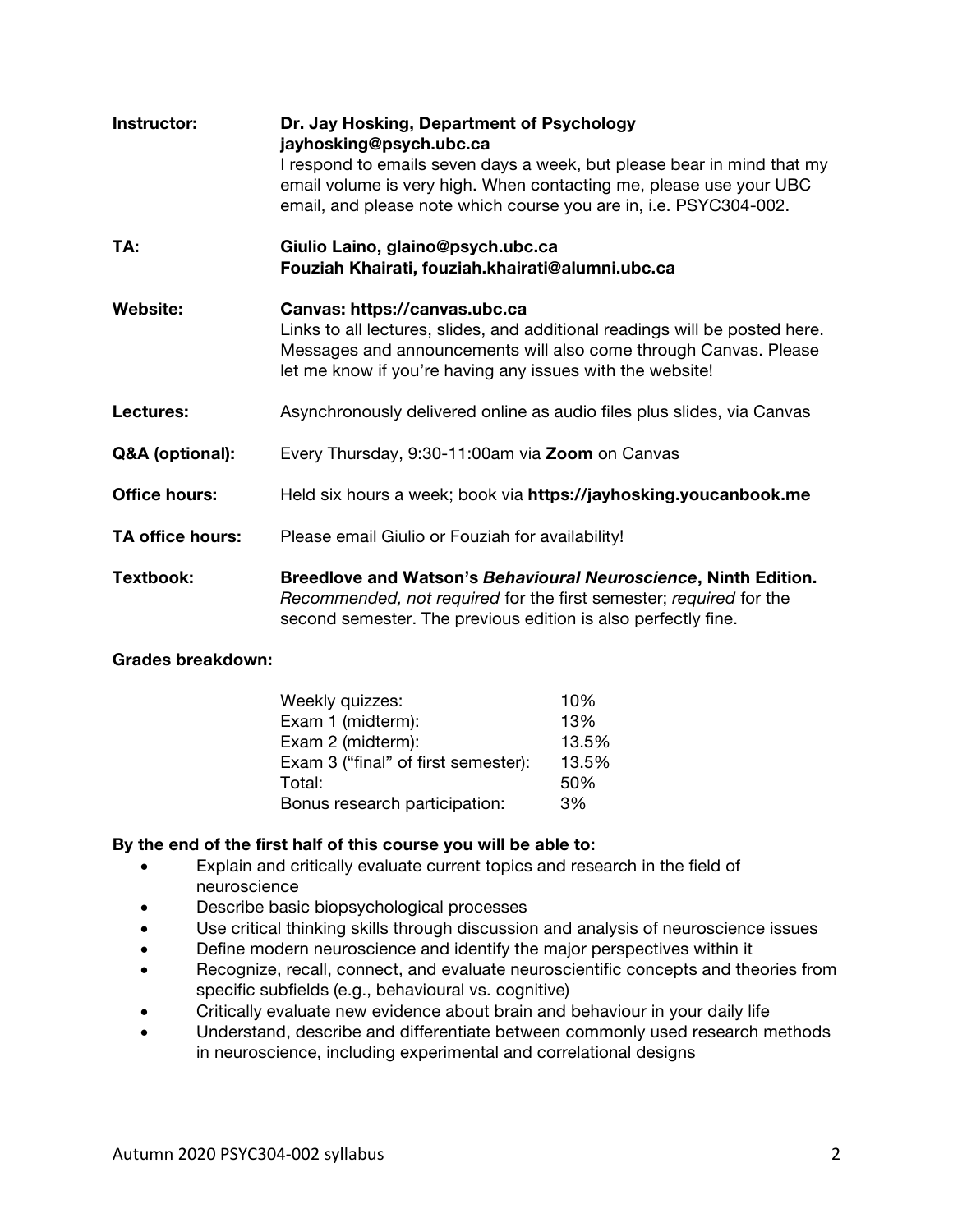### **Note on the Q&A sessions:**

These sessions are intended to handle all the questions you'd normally ask in class, as well as any questions that might be broadly applicable to your classmates. Class discussion is encouraged! If you have questions about the course content or course administration, please ask these during the Q&A sessions. Office hours are for personal/individual matters (see below). If for some reason you cannot make the Q&A session, please post your content questions on the discussion forum of the course website, and I will answer them during the Q&A session, which is recorded for you to watch later.

### **Note: whom should you book office hours with?**

Please book office hours with your awesome TAs if:

- You would like to review one of your exams. When reviewing your exam, you are not allowed to take notes on, or photos of, the exam.
- You would like to discuss content from the course readings and/or study strategies. - You would like to discuss psychology more generally.

Please book office hours with Dr. Hosking if:

- You have an issue with course performance or progress.
- You would like to discuss psychology and neuroscience more generally.

Again, please note that questions about lecture content should be handled during the Q&A sessions, not during office hours. If you feel reticent to speak up during the Q&A, which I totally understand, I encourage you to post your questions in the discussion forum of our Canvas page and I'll answer them on the Q&A.

### **Note on booking office hours with Dr. Hosking:**

Please do not use email to book office hours with me. Instead, I have created a website for all office hours booking: **https://jayhosking.youcanbook.me**. The site will show all of my available office hours, as well as show a Zoom link for you to join. **Please refrain from using office hours to ask course content-related questions (this is what the Q&A sessions are for!)**, and leave office hours for personal/individual matters, like your own progress in the course. Finally, please do not book me for multiple timeslots on a given day; there are many students that need help, virtually all issues can be handled within the allotted time, and I will cancel any multiple bookings.

### **Note on email:**

Please bear in mind that we instructors get a lot of email and, if possible, would prefer to spend all our preparation time on making the lectures as useful, fun, and interesting to you as possible. Thus, please keep emails to administrative concerns (e.g. problems with the course website) if you can. For course-related content, please come to the Q&A or post it in the discussion forum on our course website. Finally, please use good email etiquette when contacting me—see lecture notes for more details.

### **Note on attendance:**

"Attendance" is a critical predictor of success in this course. (In fact, it's a strong correlate of success for courses in general.) In this course, material that is taught in class will often be different from, or supplement, the readings. Moreover, lecture slides are designed to provide a framework for the lecture and any discussions. **In other words, the important part of the lecture is not what is on the slides, but rather the lecture audio itself. If you try to rely solely on the slides for studying, you will not be successful, as much of the critical information is not explicitly written.** It is therefore essential that you listen to the lectures.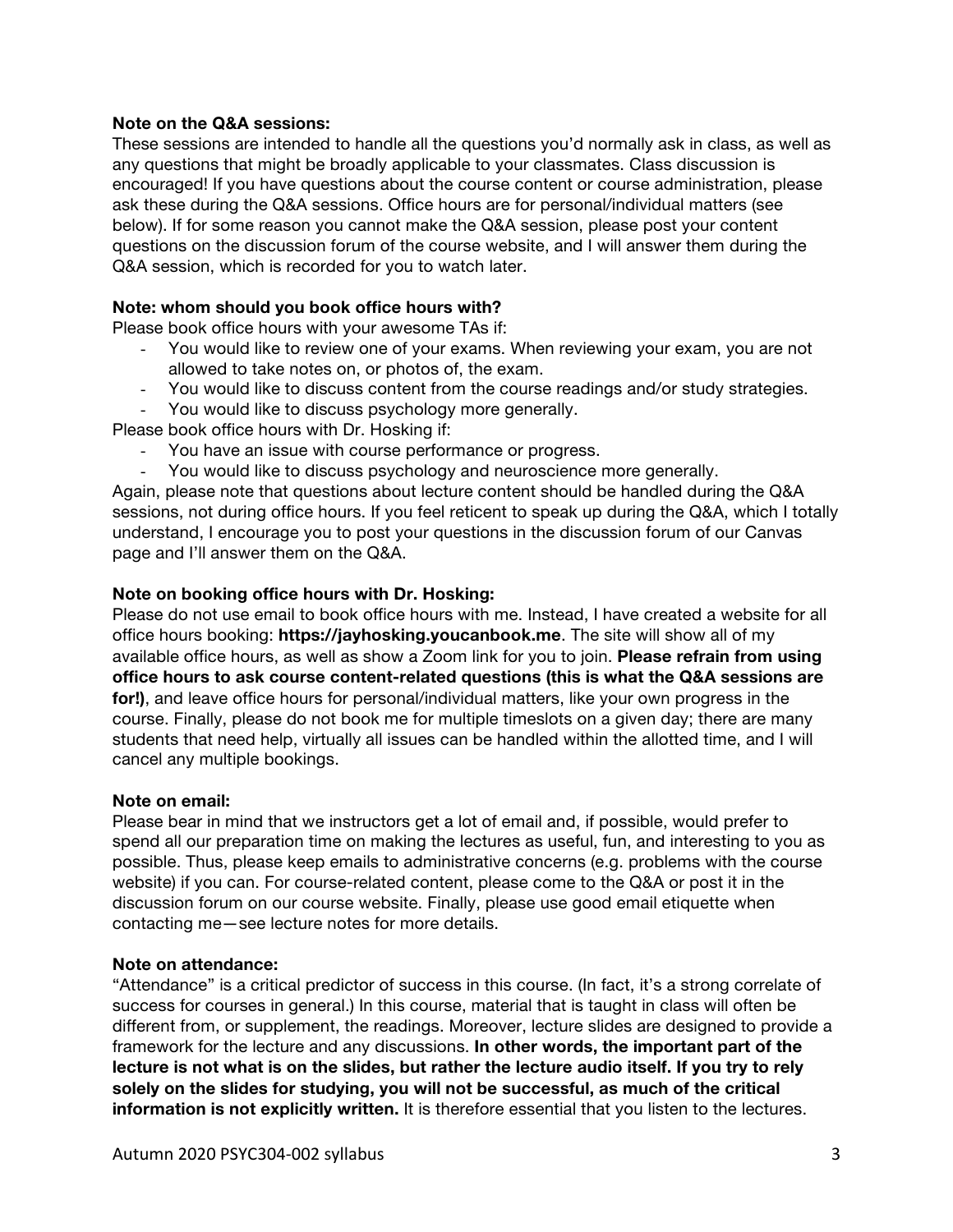### **Note on readings:**

The two newest editions of the textbook are sufficient for the course; other textbooks on behavioural neuroscience (e.g. Pinel & Barnes' Biopsychology) are probably also sufficient (please check with me), at least for the semester in which I teach you. In the second semester, when the inestimable Dr. Floresco takes over, the Breedlove & Watson textbook will be required reading.

**For the first semester, material that is in the textbook but not in lecture will not be tested.** The purpose of the textbook is to act as a "second teacher", a way to learn the concepts in class from a slightly different perspective, to clarify things that might not make sense from my lecture. Reading the relevant chapters prior to the related lectures will likely make those lectures much easier for you.

| <b>Week</b>    | <b>Dates</b>                              | <b>Topic</b>                           | <b>Relevant reading</b> |
|----------------|-------------------------------------------|----------------------------------------|-------------------------|
|                | Sept 8th-13th                             | Course orientation; quiz 1             | This syllabus           |
| $\overline{2}$ | Sept 14th-20th                            | Brain basics; quiz 2                   | Chapter 2               |
| 3              | Sept 21st-27th                            | Research methods basics; quiz 3        | Chapter 1               |
| 4              | Sept 28th-Oct 4th                         | Neuroanatomy; quiz 4                   | Chapter 2               |
| 5              | Oct $5^{\text{th}}$ -11 <sup>th</sup>     | Neural communication I                 | Chapter 3               |
| 6              | Oct 12 <sup>th</sup> -18 <sup>th</sup>    | EXAM 1 (October 15th 9:30-11:30am)     |                         |
| 7              | Oct 19th-25th                             | Neural communication II; quiz 5        | Chapter 4               |
| 8              | Oct 26th-Nov 1st                          | Neuroscience research tools; quiz 6    | Chapter 1               |
| 9              | Nov $2^{nd} - 8^{th}$                     | The endocrine system; quiz 7           | Chapter 5               |
| 10             | Nov 9th-15th                              | EXAM 2 (November 12th 9:30-11:30am)    |                         |
| 11             | Nov 16th-22nd                             | Principles of sensation; touch; quiz 8 | Chapter 8               |
| 12             | Nov 23rd-29th                             | Vision; quiz 9                         | Chapter 10              |
| 13             | Nov 30 <sup>th</sup> -Dec 7 <sup>th</sup> | The motor system; quiz 10              | Chapter 11              |
| Exams          | Dec 7th-22nd                              | <b>EXAM 3 (DATE/TIME TBD)</b>          |                         |

## **Course Schedule (Tentative)**

## **Evaluation**

Note that this is for the first half of the course only, i.e. up to 50% of your grade for the entire course.

## **1. Exams (40%):**

There will be three exams, with two midterm exams written during the class time, and the "final" exam written during the exam period at a time designated by UBC administration (you *must* be able to write at any time during the exam period).

**Midterm Exam 1 (13%) October 15th 9:30-11:30am Midterm Exam 2 (13.5%) November 12th 9:30-11:30am "Final" Exam 3 (13.5%) December 7th-22nd (date & time TBD)**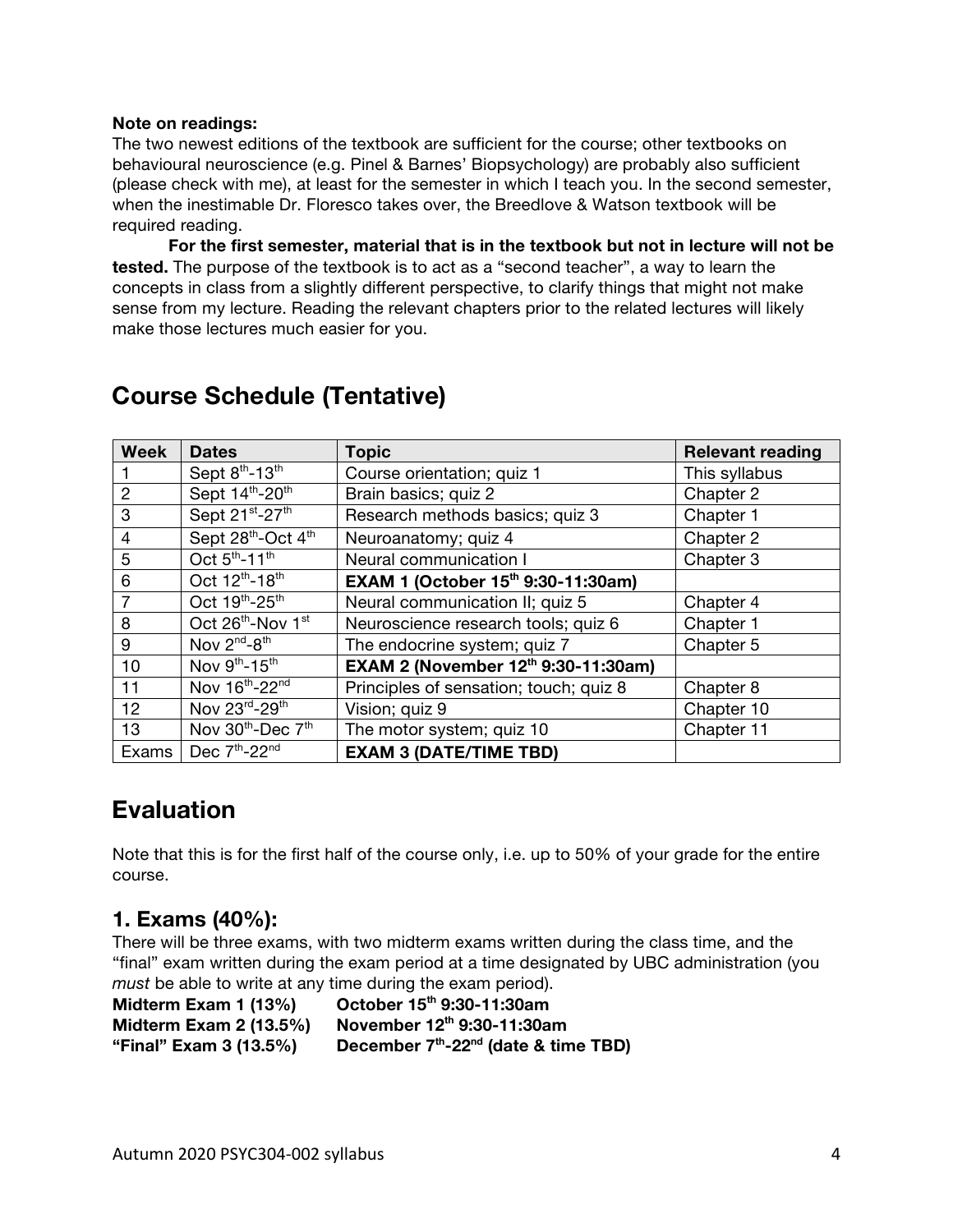### **Notes on the exams:**

- The exams are not cumulative, but the later material in the course clearly builds upon the earlier material.
- Please empower yourself by reading about UBC's academic concessions policies at http://www.calendar.ubc.ca/vancouver/index.cfm?tree=3,329,0,0.
- Specifically, if you must miss a midterm exam due to acute illness that will spontaneously resolve (e.g. the 'flu), you do not need to supply me (or any of your other instructors) with a medical note. Note that this policy does not apply to exams during the final exam period (for "final" exams, see below).
- If your unavoidable hardship is not an acute illness that will spontaneously resolve, then you may have to present me with evidence of such hardship.
- In any case, you must contact me within 48 hours of the exam if you need accommodation for that exam. **If at all possible, please contact me about accommodations** *before* **the exam, not after.**
- Students who plan to be absent for varsity athletics, family obligations, or other commitments, cannot assume they will be accommodated, and must discuss their commitments with me by September 18<sup>th</sup> 2020 if they wish to be considered for accommodation.
- Being accommodated for missing a midterm exam is at my sole discretion. Similarly, I may send you to your faculty Academic Advising if I feel ill-equipped to judge the nature of your hardship, as Advising has much more experience in the matter.
- **If you are accommodated for missing a midterm exam, you must write the exam within one week of the original test date.**
- If you miss the "final" exam (i.e. exam 3), you must contact your Faculty Academic Advising Office to address the issue—note that they will probably require unambiguous medical (or other) documentation.
- All exams will include multiple-choice and short-answer questions.
- Once exams have been marked, grades will be sent out via Canvas.
- You are strongly encouraged to review your exam with your awesome TAs.
- Grade adjustments are very uncommon but if a dispute between TA and student occurs for grading, Jay will regrade that component of your exam—this can result in the same grade, an increase, *or* a decrease, depending on Jay's judgement of your answer. Any grading disputes must be handled within 2 weeks of exam grades being released.

## **2. Weekly quizzes (10%):**

These will be quizzes posted on Canvas and will complement the material we are learning in class on any given week. They will also give you a feel for what the questions will be like on the exams. Expect both multiple-choice and short-answer questions. Each of the ten quizzes is worth 1% of your final grade, for a total of 10%. You must submit your weekly quiz by the end of each week (i.e. by Sunday night at 11:59pm), and there are no late submissions. **If you do not submit the quiz, you will receive no marks.**

## **3. Research participation (up to 3% bonus):**

You may earn up to 3 extra percentage points on your overall final grade by participating in studies regularly conducted by the Psychology Department and coordinated through the human subject pool (HSP). This provides you with the opportunity to observe the research process directly and to contribute to ongoing research activities at UBC. The extra credits are obtained by signing up for the subject pool at *ubc-psych.sona-systems.com*, or by completing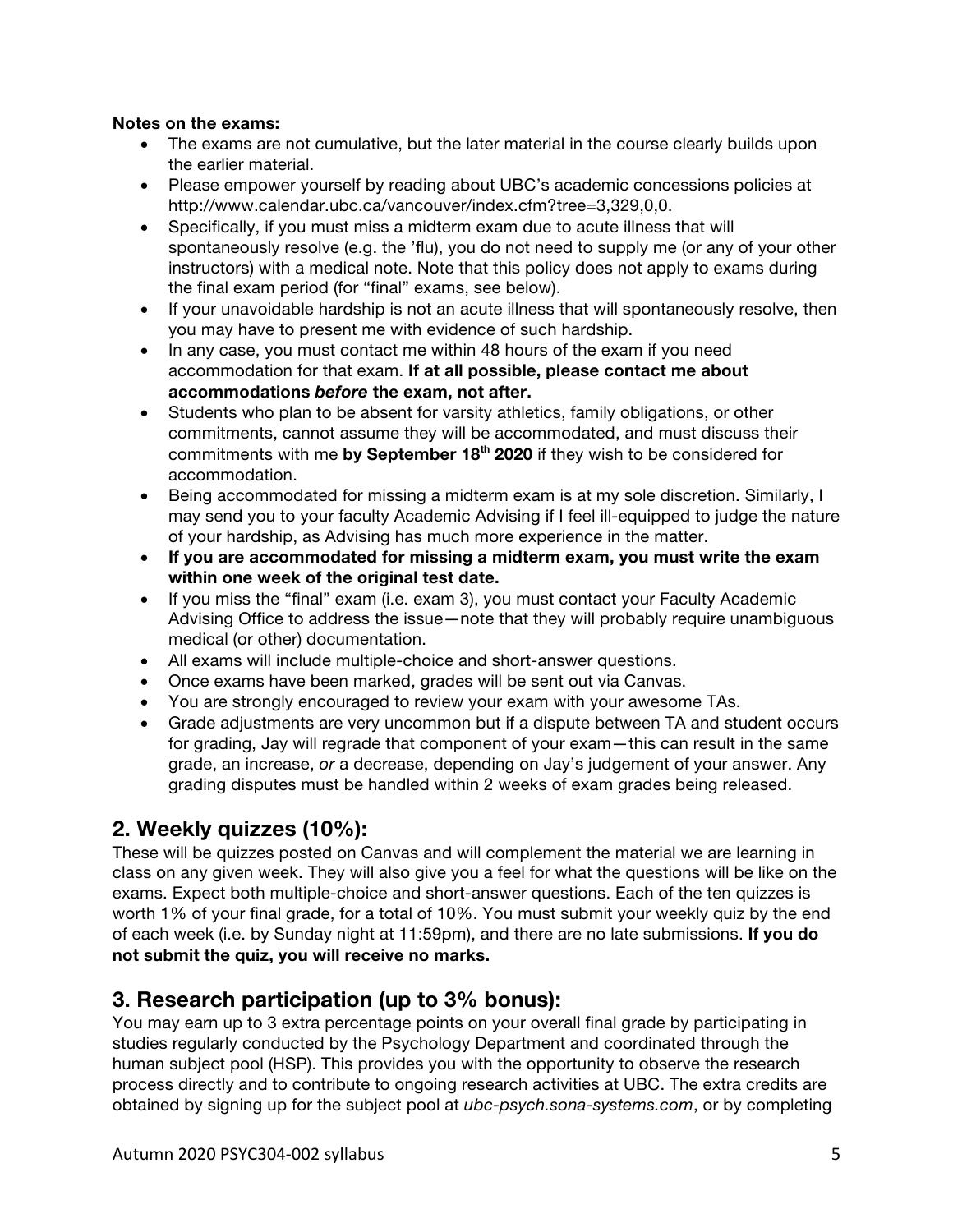library writing projects (please see the HSP website). If you plan to earn extra credit through research participation, please register in this online system as soon as possible, as the participation window closes (you can find more details at *psych.ubc.ca/undergraduate/humansubject-pool*).

## **Grading**

In order to reduce grade inflation and maintain equity across course sections, all psychology courses are required to comply with departmental norms for grade distributions. According to departmental norms, the mean grade in a 300-level class is 70% for a good class, 68% for an average class, and 66% for a weak class (with a standard deviation of 14%). Scaling may be used in order to comply with these norms; grades may be scaled up or down as necessary by the instructors or the department. **Note that due to our current pandemic circumstances, these policies are relaxed by up to five percent.**

Grades are not official until they appear on your transcript. You will receive both a percent and a letter grade for this course. At UBC, your course percentage is converted to a letter grade according to the following key:

| $A + 90 - 100\%$ | A: 85-89%      | A-: 80-84%      |
|------------------|----------------|-----------------|
| $B + 76 - 79\%$  | $B: 72 - 75\%$ | B-: 68-71%      |
| $C_{+}$ : 64-67% | $C: 60-63%$    | $C - 55 - 59\%$ |
| $D: 50-54\%$     | $F: 0-49\%$    |                 |

Because you are earning a degree at a highly reputable post-secondary institution, the criteria for success are high. The Faculty of Arts offers the following guidelines that broadly characterize the kind of work that is generally associated with the particular grade ranges. These characteristics help put the Psychology Department grading policies into perspective. **Please note that adequate performance is in the C range.**

**A Range**: Exceptional Performance. Strong evidence of original thinking; good organization in written work; capacity to analyze (i.e. break ideas down) and to synthesize (i.e. bring different ideas together in a coherent way); superior grasp of subject matter with sound critical evaluations; evidence of extensive knowledge base.

**B Range**: Competent Performance. Evidence of grasp of subject matter; some evidence of critical capacity and analytic ability; reasonable understanding of relevant issues; evidence of familiarity with the literature.

**C-D Range**: Adequate Performance. Understanding of the subject matter; ability to develop solutions to simple problems in the material; acceptable but uninspired work; not seriously faulty but lacking style and vigor.

**F Range**: Inadequate Performance. Little or no evidence of understanding of the subject matter; weakness in critical and analytical skills; limited or irrelevant use of the literature.

## **UBC's statement about the University's values and policies**

*UBC provides resources to support student learning and to maintain healthy lifestyles but recognizes that sometimes crises arise and so there are additional resources to access including those for survivors of sexual violence. UBC values respect for the person and ideas of all members of the academic community. Harassment and discrimination are not tolerated nor is suppression of academic freedom. UBC provides appropriate accommodation for students with disabilities and for religious and cultural observances. UBC values academic honesty and*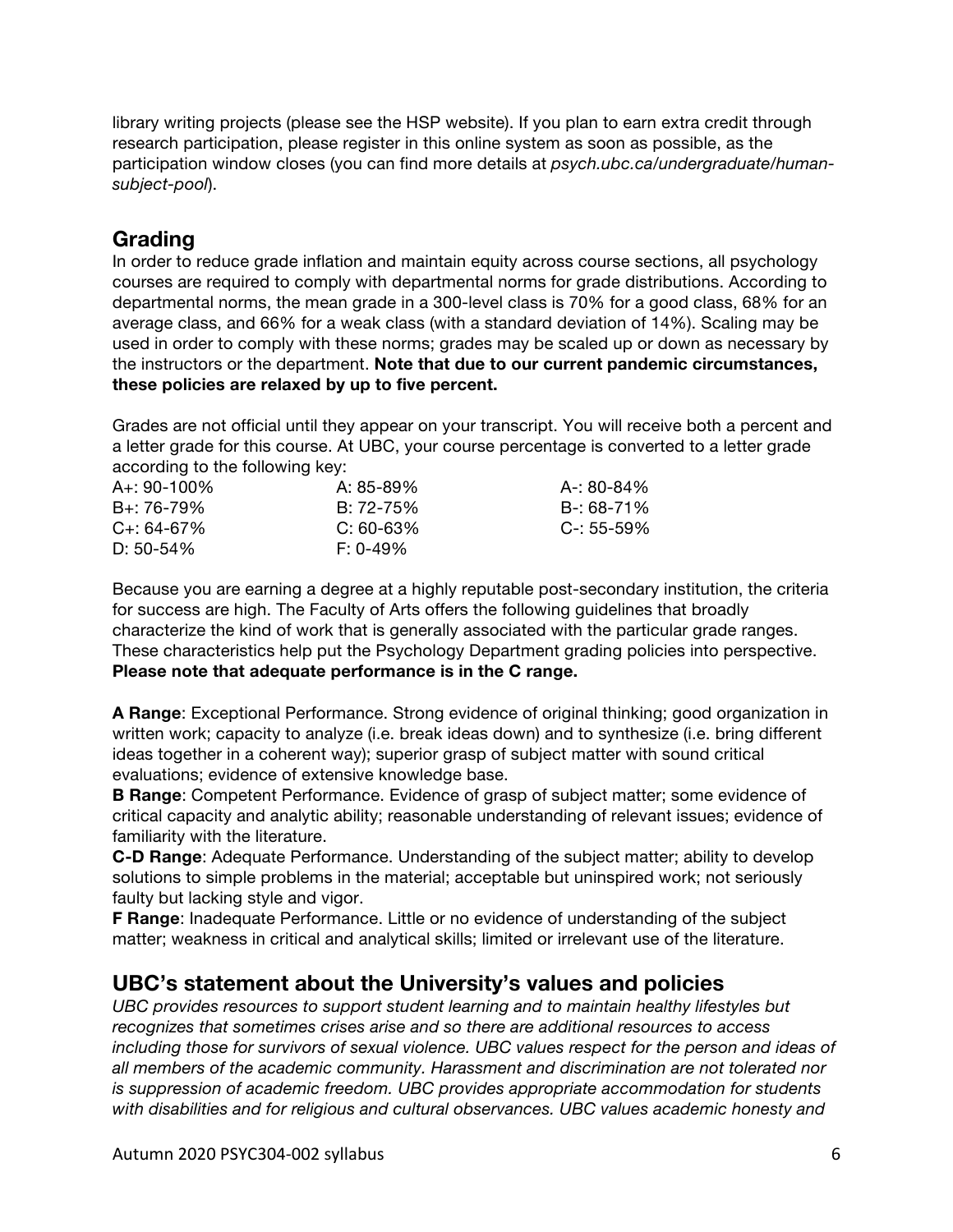*students are expected to acknowledge the ideas generated by others and to uphold the highest academic standards in all of their actions. Details of the policies and how to access support are available here: https://senate.ubc.ca/policiesresources-support-student-success*

## **UBC's statement on potentially sensitive topics while studying abroad**

*During this pandemic, the shift to online learning has greatly altered teaching and studying at UBC, including changes to health and safety considerations. Keep in mind that some UBC courses might cover topics that are censored or considered illegal by non-Canadian governments. This may include, but is not limited to, human rights, representative government, defamation, obscenity, gender or sexuality, and historical or current geopolitical controversies. If you are a student living abroad, you will be subject to the laws of your local jurisdiction, and your local authorities might limit your access to course material or take punitive action against you. UBC is strongly committed to academic freedom, but has no control over foreign authorities (please visit http://www.calendar.ubc.ca/vancouver/index.cfm?tree=3,33,86,0 for an articulation of the values of the University conveyed in the Senate Statement on Academic Freedom). Thus, we recognize that students will have legitimate reason to exercise caution in studying certain subjects. If you have concerns regarding your personal situation, consider postponing taking a course with manifest risks, until you are back on campus or reach out to your academic advisor to find substitute courses. For further information and support, please visit: http://academic.ubc.ca/support-resources/freedom-expression*

## **Academic integrity and avoiding misconduct**

The following is verbatim, with only some light modifications, from materials given to me by UBC's Dr. Catherine Rawn, speaking for the Department of Psychology and the Faculty of Arts:

*In the academic community—a community of which you are now a part—we deal in ideas. That's our currency, our way of advancing knowledge. By representing our own and others' contributions in an honest way, we are (1) respecting the rules of this academic community, and (2) showcasing how our own novel ideas are distinct from but relate to their ideas. APA style gives us a formal way to indicate where our ideas end and where others' begin. But academic integrity goes well beyond formal citation. Welcome to the academic community. You are expected to act honestly and ethically in all your academic activities, just like the rest of us.*

*Make sure you understand UBC's definitions of academic misconduct, consequences, and expectation that students must clarify how academic honesty applies for a given assignment. Please ask if you're not sure. (While you're checking out the calendar, you might want to check out the "Student Declaration and Responsibility" statement you agreed to when you registered.)*

*What does academic integrity look like in this course? If at any time you are unsure if a certain type of assistance is authorized, please ask. If you have a need that is unmet by existing course materials, course structure, and/or our learning community members, please ask. In the meantime, here are some guiding principles for what academic integrity looks like:*

*Do your own work. All individual work that you submit should be completed by you and submitted by you. All assessments, large and small, are designed to help you learn the material. It is unacceptable to use an editor (paid or unpaid) without my permission to revise, correct, or alter your work, because your submission is no longer your own work. It is unacceptable to*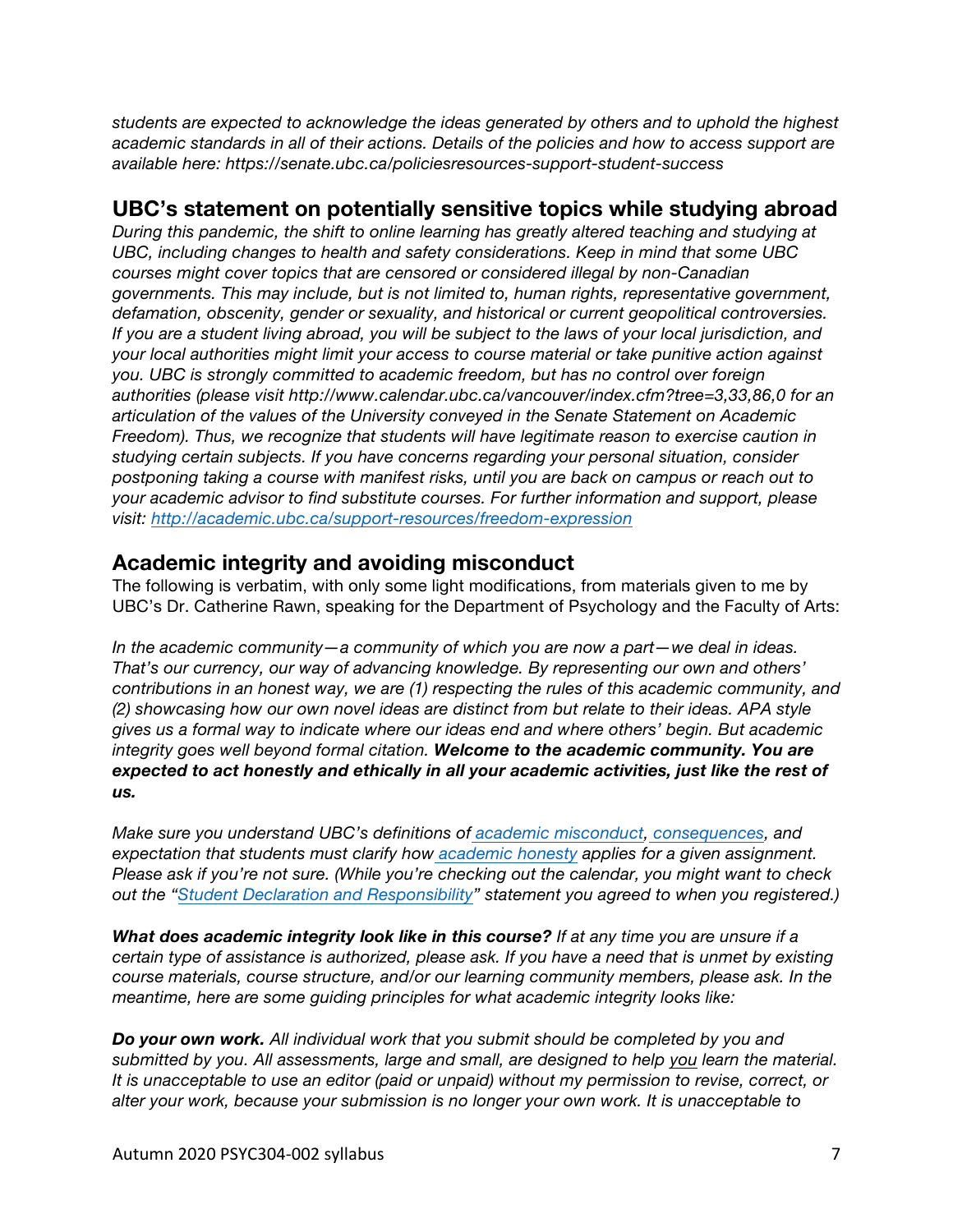*buy/sell/swap/share assignment questions or answers on any platform. It is unacceptable to misrepresent your identity by using someone else to complete any portion of a course (e.g., comment on a discussion board, complete a quiz question). It is unacceptable to help someone else cheat.*

*Avoid collusion. Collusion is a form of academic integrity violation that involves working too closely together without authorization, such that the resulting submitted work gains unfair advantage over other students because is a measurement of the group/pair/others' understanding rather than the individual understanding (definition adapted from OpenLearn). For example, collusion on a test includes working together to write answers or answering someone else's question in a WhatsApp chat. See more examples of collusion here. There are no assignments in this course that are the product of group collaboration, so please do not collaborate on any quizzes, exams, or projects. Preparing to individually complete an assignment or test by studying together (e.g., discussing concepts, quizzing each other and giving feedback on each others' answers) doesn't count as collusion.*

*Can I work with a classmate to co-create study notes? Yes, you can create your own original collaborative notes.*

*Do not share materials provided for you to use in this course. We are working hard to provide all the materials you need to succeed in this course. In return, please respect our work and the enormous efforts that went into making this class. All assignment instructions, quiz questions and answers, discussion questions, announcements, PowerPoint slides, audio/video recordings, Canvas modules, and any other materials provided to you by myself or the TAs are for use in this course by students currently enrolled in this course. It is unacceptable to share any of these materials beyond our course, including by posting on file-sharing websites (e.g., CourseHero, GoogleDocs). Please respect our intellectual property.*

*Acknowledge others' ideas. Scholars build on the work of others, and give credit accordingly—this is a quality of strong academic work. Citing sources in both formal and informal ways will be essential, and appropriate, depending on the assignment.*

*Learn to avoid unintentional plagiarism. Visit the Learning Commons' guide to academic integrity to help you organize your writing as well as understand how to prevent unintentional plagiarism, which can be challenging when first learning to paraphrase. Visit http://learningcommons.ubc.ca/resource-guides/avoiding-plagiarism/. An example tip: Do not copy and paste text from other sources, including other people's work, even in a draft. It's easy to unintentionally misrepresent those words as your own in a later draft.*

## **Other Course Policies**

During your time in this course, if you encounter medical, emotional, or other personal problems that affect your attendance or academic performance, **please notify me as soon as possible, as well as your Faculty Academic Advising Office**. Please refer to the UBC Calendar for a discussion of academic concession.

The university accommodates students with disabilities who have registered with the Centre for Accessibility office (see below). The university also accommodates students whose religious obligations conflict with attendance or scheduled exams. **Please let me know in**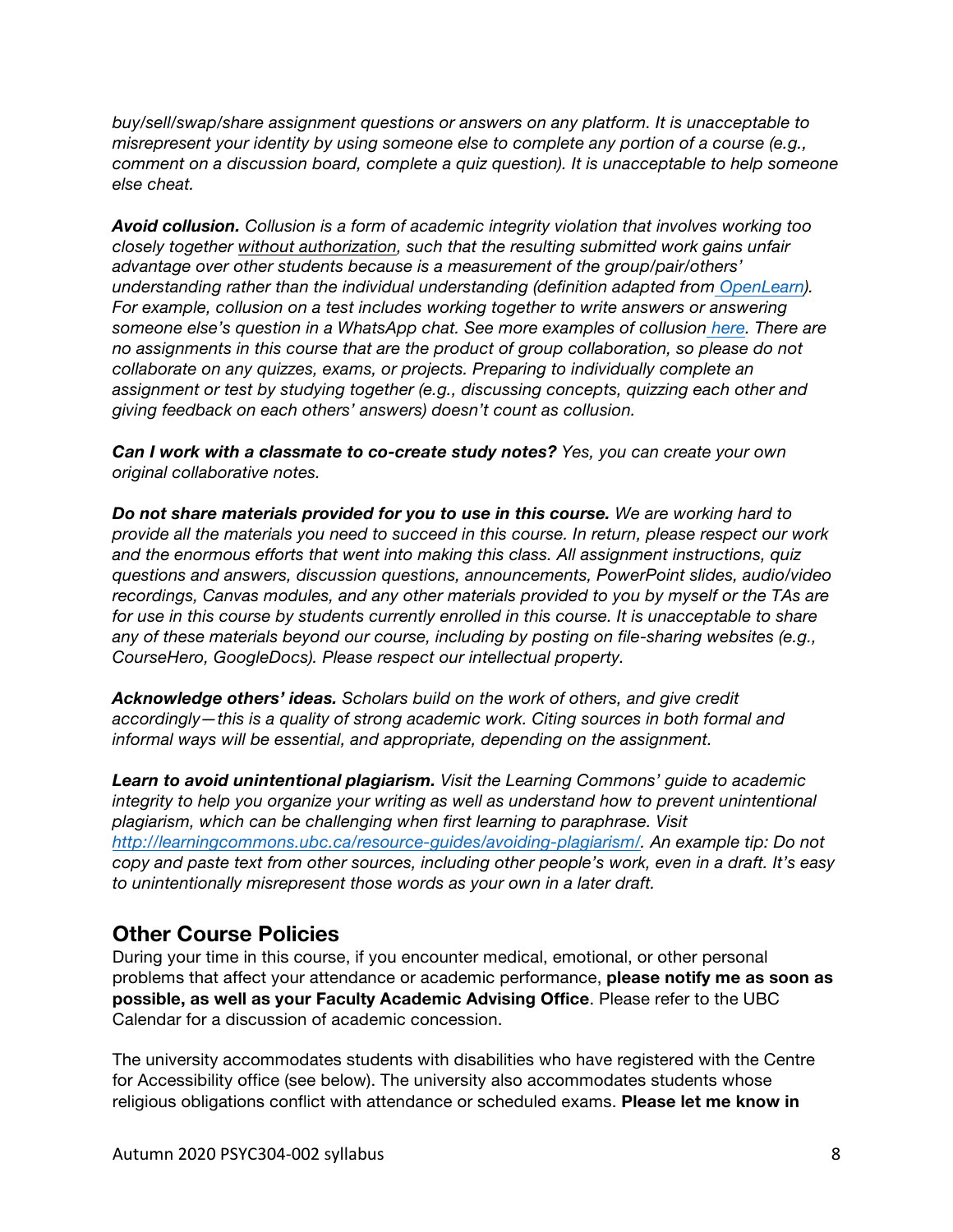**advance, by September 18th 2020 if possible, if you will require any accommodation on these grounds.** Other absences (e.g. varsity athletics, family obligations, or similar) are not part of the university policy and you should not assume they will be accommodated. Please discuss these with me by September  $18<sup>th</sup>$  2020.

**The Centre for Accessibility (previously Access & Diversity).** UBC is committed to equal opportunity in education for all students including those with documented physical or learning disabilities. If you believe you fall in this category, please visit the website for the Centre for Accessibility (*students.ubc.ca/about/access*) to take the necessary steps to ensure that you have every opportunity that you deserve to excel in your studies.

**Classroom conduct.** Our classroom is a place where you should feel safe and respected. It should also be a place that is conducive to learning and intellectual inquiry. Any behaviour on your part that compromises that environment will not be tolerated and you will be asked to leave.

### **Points to remember!:**

- Productive classroom discussion and debate are encouraged.
- You are responsible for all readings and lecture materials.
- Lecture slides will be available on Canvas. However, if you miss a lecture, don't expect to find all of what you missed in the slides.
- Lecture slides will be posted on Canvas on the Sunday before the next week begins, or earlier. This is done as a courtesy, and in rare circumstances these may arrive on the official lecture day, i.e. Tuesday.
- Please be aware that some of the content in this course can be challenging for those without some background in biology. I will provide additional, optional reading sources for you to pursue, should you request it.

### **Wellness Resources**

Below is a list of resources you may want to use if you are struggling in any way to manage your responsibilities while in school or the stresses of life in general. I recognize that this year will be particularly challenging for some of us, and I will be operating from a position of generosity, flexibility, and kindness.

### **The Kaleidoscope:**

### *the-kaleidoscope.com*

A confidential peer-run mental health support group that takes place on campus at least once a week. You may attend the group if you are experiencing any kind of mental health related challenges, or if you're just feeling stressed about school in general. Registration is not required to attend the group. See the website for meeting times and locations. Food and drink are provided.

### **Counselling Services:**

*students.ubc.ca/livewell/services/counselling-services* Phone number: 604-822-3811 Counselling services offers a variety of resources to help you maintain your mental health while in school. You may see a counsellor on an individual basis, attend group counselling, or to document an illness if you should require academic concession.

### **SpeakEasy:**

*ams.ubc.ca/services/speakeasy/* Phone number: 604-822-9246 A student run service that offers confidential support for students experiencing crisis. Also a good resource for additional information and referrals within the UBC community.